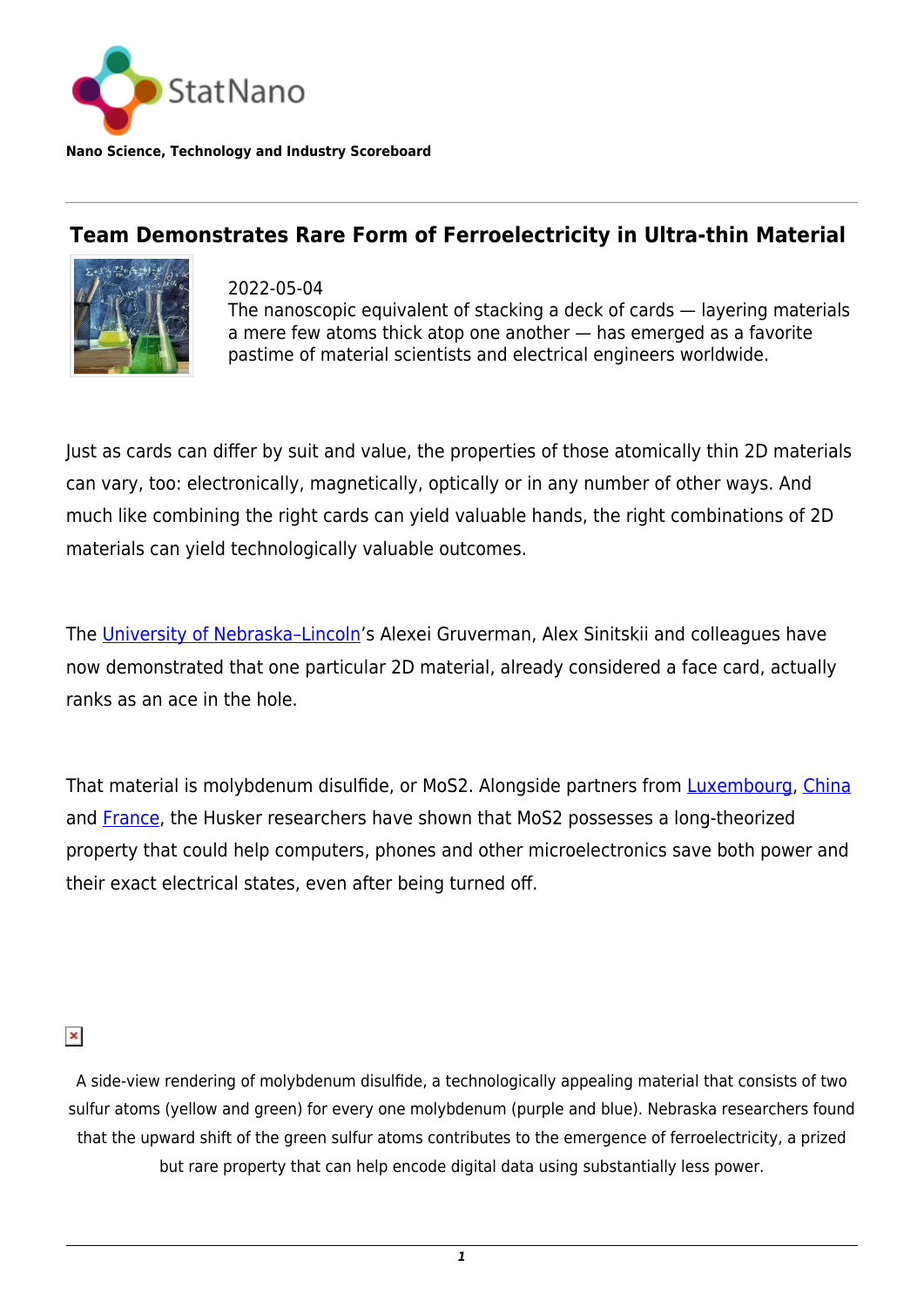MoS2's power-saving, state-saving promise comes courtesy of a prized but uncommon property known as ferroelectricity. The vertical separation and arrangement of negative vs. positive charges in ferroelectric materials can be instantaneously flipped just by applying some voltage. Those oppositely aligned, or polarized, states can be read or stored as the 1s and 0s of binary data, with the states remaining even when a power source has been cut.

That set-it-and-forget-it advantage is compounded by the fact that voltage can flip polarization, and encode a respective 1 or 0, while drawing far less energy than the magnetic fields often used to encode digital data. Collectively, those benefits have positioned ferroelectric materials as a prominent player in a future even more dependent on microelectronics.

Theory-backed simulations had suggested that MoS2 was just such a material. As with other 2D materials, though, proving it had proven fiendishly difficult. But by prodding flakes of molybdenum disulfide with a nanoscopic needle that simultaneously excited the material with an electric field, the Husker-led team has managed to confirm that MoS2 is, in fact, ferroelectric. The material's polarized states held for up to weeks at a time, the researchers said, and were observed with the MoS2 flakes sitting atop any one of several other materials.

"Ferroelectricity in two-dimensional materials is, in general, a new phenomenon," said Sinitskii, professor of chemistry at Nebraska. "It was discovered fairly recently, and the examples of two-dimensional systems that exhibit ferroelectric polarization are still very limited."

Ferroelectricity alone, then, would be enough to vault molybdenum disulfide up the rankings of 2D materials. Yet MoS2 features other properties that appeal to the engineers tasked with building better devices. It's relatively easy to grow, first in bulk, then by peeling off atomically thin layers with the aid of Scotch tape. Unlike many of its 2D counterparts, it holds up when exposed to air and plays well with the oxygen-rich materials found in many electronic components.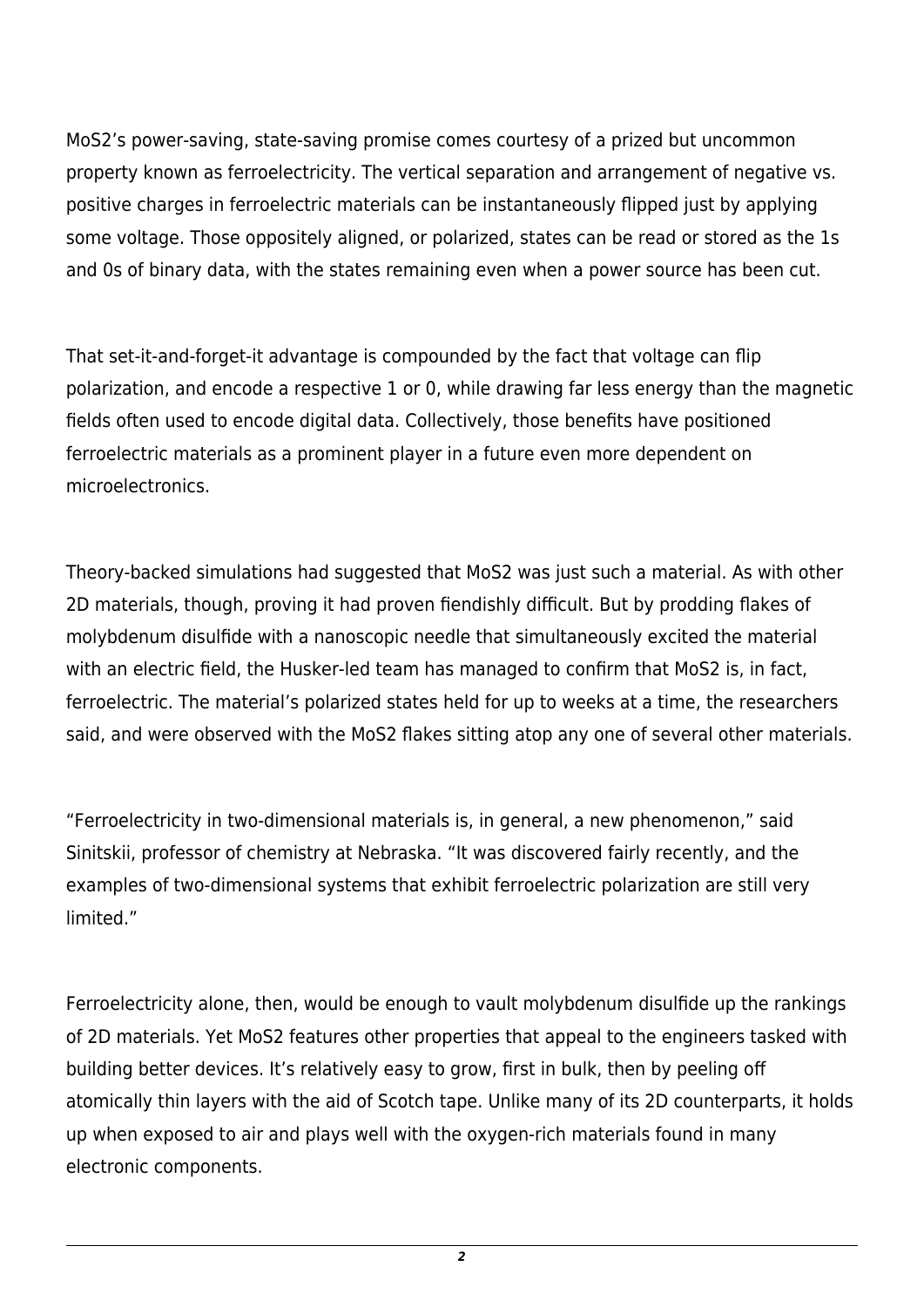Beyond all that, it's a semiconducting material in the vein of silicon — the longstanding choice for integrated circuits, or microchips — meaning that its flow of electric current can be triggered and halted with minimal effort. That sets MoS2 apart from most ferroelectrics, Gruverman said.

In the wake of the team's study, which appeared in the journal [npj 2D Materials and](https://www.nature.com/articles/s41699-022-00298-5) [Applications](https://www.nature.com/articles/s41699-022-00298-5), MoS2 now joins just a handful of materials that boast high-yet-controllable conductivity and easily switchable polarization, the researchers said.

"There was always this striving to combine semiconducting and ferroelectric properties in one material, because that would make it a very powerful material — a holy grail, if you will — for the semiconductor industry," said Gruverman, Charles Mach University Professor of physics and astronomy.

## **'The structure that we observed was clearly unprecedented'**

The atoms of a material can take on different configurations that generate different properties. The most famous example of the phenomenon might be carbon, which can range from a soft black lump of coal to a nigh-indestructible, transparent diamond.

Molybdenum disulfide, which consists of one molybdenum atom for every two sulfur, is no exception. In its most stable state, known as 2H, the material acts as a semiconductor yet actually lacks ferroelectricity. But prodding the MoS2 with a minuscule point shifted some of the sulfur atoms upward, the team found, altering the distances between those atoms and the molybdenum. That, in turn, altered the distribution of the atoms' electron clouds, ultimately transforming the semiconducting 2H into a more conductive, ferroelectric phase known as 1T".

## $\pmb{\times}$

A top-down rendering of molybdenum disulfide's atomic structure in its 1T" configuration, with triangular groupings of purple molybdenum atoms shifting closer to the green, upward-displaced sulfur atoms. (The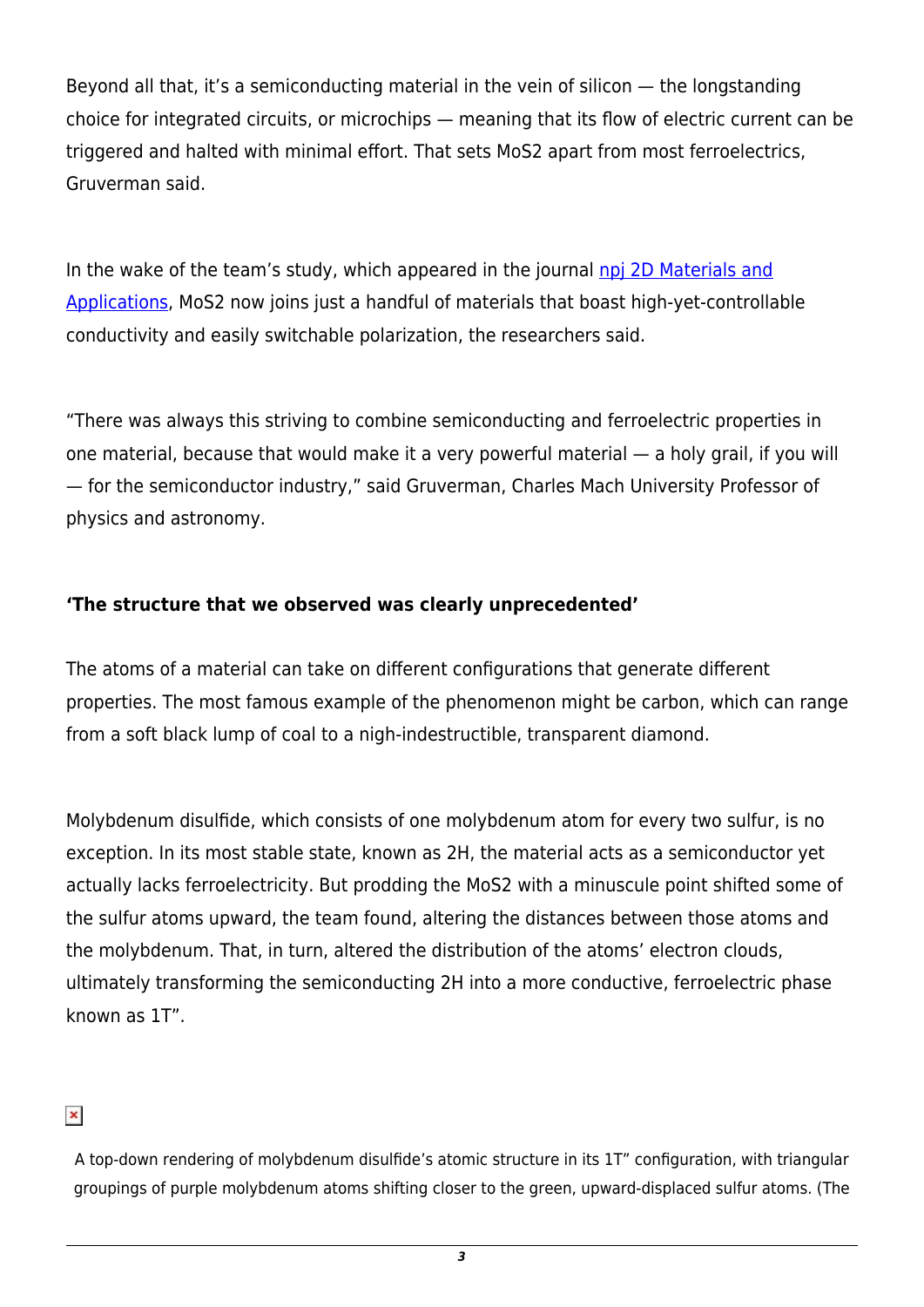blue molybdenum atoms and yellow sulfur atoms are relatively undisturbed.)

To switch the polarization of MoS2, the researchers exploited the so-called flexo-electric effect: a change in the electrical behavior of a material when it begins straining under the force of a mechanical stress. For more than a half-century, physicists have known that the more variable the strain — that is, the greater the disparities in how various areas of a material will deform under stress — the more pronounced the electric polarization will be. Thicker materials tend to experience fairly uniform strains, Gruverman said, resulting in limited polarization and usefulness for encoding binary data.

A 2D material such as MoS2 — especially one pricked with the finest of fine points — is a much different prospect, yielding a huge disparity in strains and, consequently, a massive flexo-electric effect.

"In materials as thin as MoS2, this flexo-electric effect is very profound," Gruverman said. "What's important is that this approach could be used as a very effective tool to control polarization states in ferroelectrics.

"Now we've demonstrated that, in addition to the electric field, we can use mechanical stress as a way of controlling or tuning the electronic properties of these heterostructures."

The team also discovered a surprise that could work in MoS2's favor. Though the flakes that Sinitskii and his colleagues fabricated were virtually pristine, the team occasionally encountered polarization signals that were substantially weaker than they expected. Curious, Sinitskii had the idea to flip the flakes over and measure the signals again, hoping to glean insights on the ultra-thin third dimension of the essentially 2D material.

When they did, the researchers determined that the flakes contained randomly alternating layers of polarization — some with positive charges at the top and negative charges at the bottom, others vice versa.

*4*